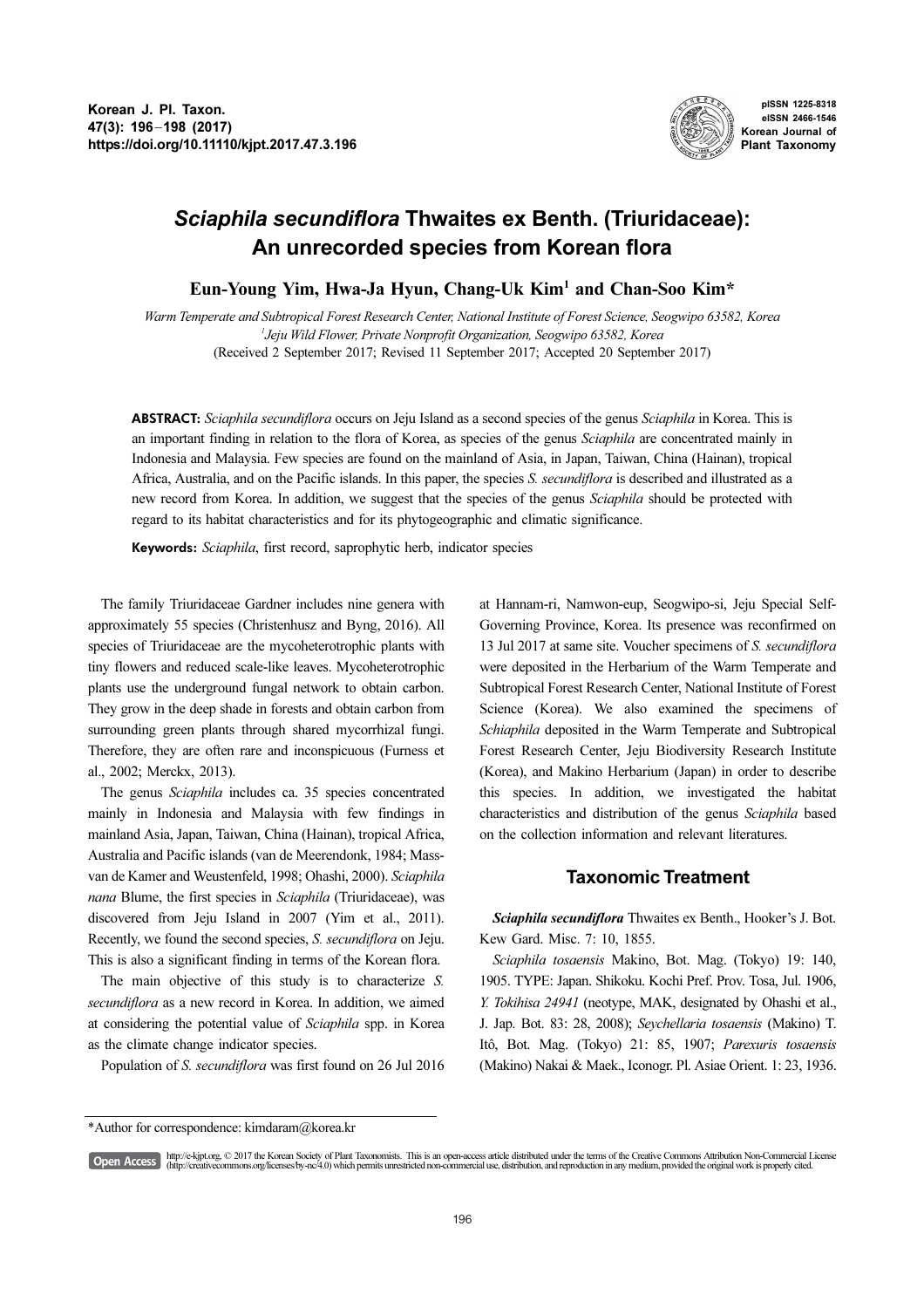Sciaphila boninensis Tuyama, Bot. Mag. (Tokyo) 50: 425, 1936. Sciaphila megastyla Fukuy. & T. Suzuki, J. Jap. Bot. 12: 412, 1936; Sciaphila tosaensis var. megastyla (Fukuy. & T. Suzuki) S. S. Ying., Mem. Coll. Agric. Natl. Taiwan Univ. 29: 89, 1989.

Korean name: Gin-Yeong-Ju-Pul (긴영주풀) 국명신칭

Plants saprophytic herb, white, pink or brownish to reddish purple; roots with filiform lateral branches. Stems appearing usually from July to September, simple, sometimes branched at base, erect, with a few alternate scaly leaves; 2−8(−20) cm long, 0.2−0.7 mm in diameter. Leaves ovate or narrowly ovate, acuminate, 2−3.5 mm long. Inflorescences terminal racemose, erect, with 1−4(−35) flowers, male flowers towards apex, female flowers toward base; bracts narrowly ovate, scale-like, 1−4 mm long; pedicels 1−5 mm long. Male flowers 6−7 mm across; perianth 4−8, usually 6, connate at base, equal, narrowto linear-triangular,  $2-5 \times 0.2-0.5$  mm, apex glabrous, without appendages; stamens usually 3, subsessile. Female flowers 3−4(− 5) mm across; perianth 4−10, segments equal, apex glabrous; pistils 10−80, free; ovary obovate, 0.5−1 mm long, apex rounded, densely glabrous; papillate; style clavate, inserted laterally at base, exceeding ovary; stigma with dense cylindrical papillae. Fruit achene, ca. 3.5 mm in diameter, obovoid, longitudinally lined, apex densely minute processes. Seed 1, ellipsoidal, 0.5− 1 mm long, surface reticulate.

Distribution: Korea, Jeju; Japan, Honshu (Nigata, Tokyo, Shizuoka, Mie, Wakayama, Kyoto, Hyogo, and Hiroshima Prefectures), Shikoku, Kyushu and the Ryukyus (Okinawa and Iriomote-jima islands); Taiwan, Kueishan and Lanyu islands; Hong Kong; Thailand; Sri Lanka; Malaysia; New Guinea; Solomon Islands

Habitat: Evergreen broad-leaved forest dominated by Quercus acuta Thunb. and Castanopsis sieboldii (Makino) Hatus. ex T. Yamaz. & Mashiba; co-occurred with mycoheterotrophic plants, Burmannia championii Thwaites, B. cryptopetala Makino, and Monotropa hypopithys L.; moist humus-rich soil; south-eastern face of Mt. Hallasan on Jeju Island, ca. 290 m above sea level; the number of individuals was very small as ca. 30. (Fig. 1)

Specimens examined: KOREA. Jeju Special Self-Governing Province: Seogwipo-si, Namwon-eup, Hannam-ri, 26 Jul 2016, Kim J. and C. U. Kim 63761 (WTFRC); Seogwipo-si, Namwon-eup, Hannam-ri, 13 Jul 2017, Yim E. Y. et al. 64478 (WTFRC).

Sciaphila secundiflora is easily distinguished from S. nana by the size and shape of male flower. We chose the Korean name 'Gin-Yeong-Ju-Pul' because this species has the longer



Fig. 1. Sciaphila secundiflora Thwaites ex Benth. A. Habitat. B. Specimen. C. Dissected aggregate fruit. D. Male flower. E. Female flower.

perianths than Yeong-Ju-Pul (S. nana) and 'Gin' means long in Korean.

Notes: It is known that S. secundiflora is distributed in Japan, Taiwan, Hong Kong, Thailand, Sri Lanka, Malaysia, New Guinea, and Solomon Islands. Moreover, this study presents that this species was discovered in Korea. In addition, S. nana is distributed in Korea, Japan, Thailand, Vietnam, Philippines, Malaysia, and Indonesia. The distribution of these species ranges from warm to tropical regions. The occurrence of the tropical and subtropical plants can be affected by ecosystem changes due to climate change. The world's northernmost limit of S. secundiflora is Nigata Prefecture, Japan, and of S. nana is Miyagi Prefecture, Japan (Ohashi et al., 2008). Presence of these taxa in Korea, which is located between Japan and other area, is phytogeographically and climatically significant.

Sciaphila secundiflora and S. nana occurred on the moist humus-rich soil in dense forests of Jeju and inhabit with the mycoheterotrophic plants, Burmannia championii Thwaites